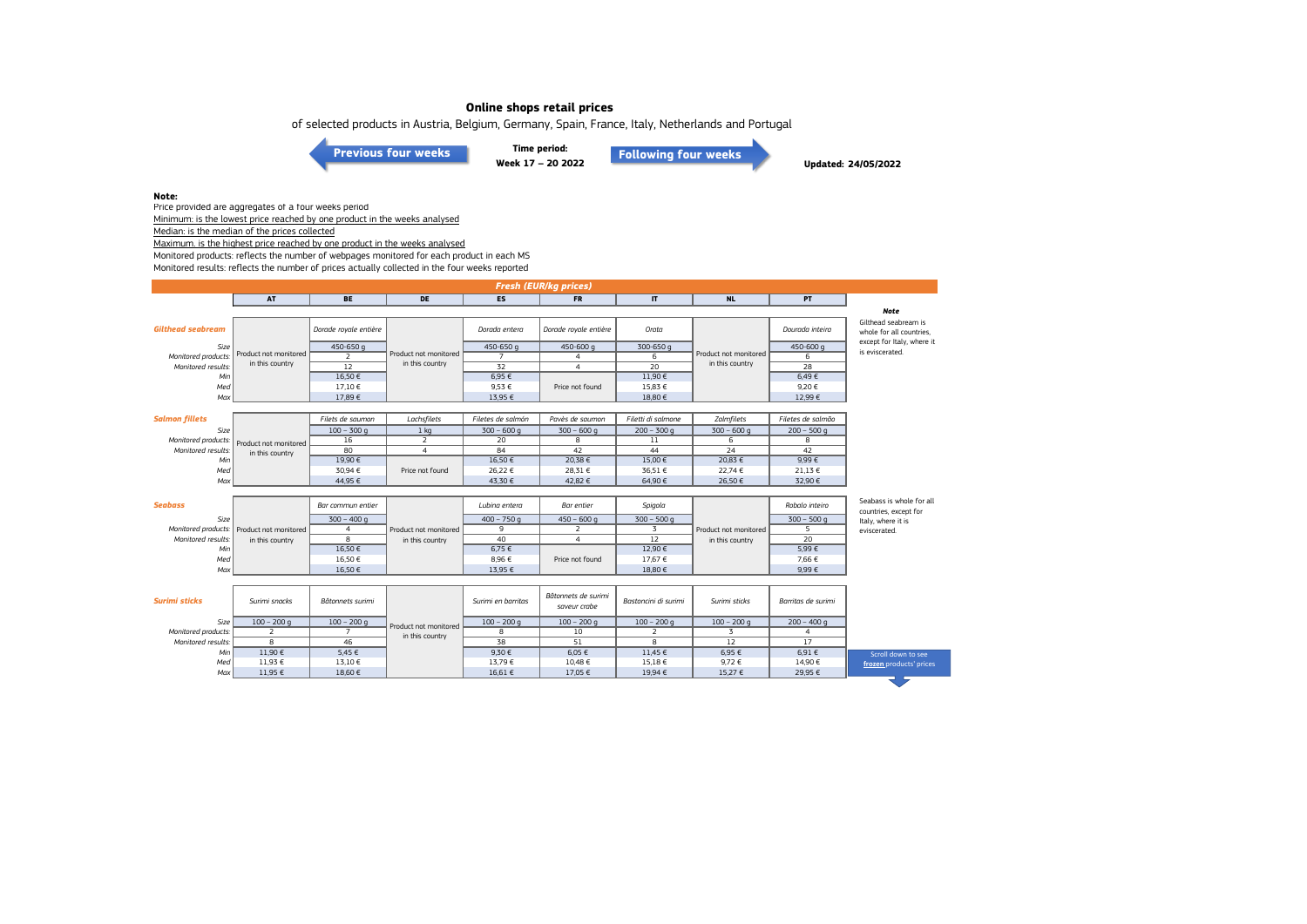|                                            |                                |                                    | <b>Previous four weeks</b>        |                                              | <b>Time period:</b><br>Week 17 - 20 2022       | <b>Following four weeks</b>                |                                       |                                | <b>Updated: 24/05/2022</b>                                                                        |  |
|--------------------------------------------|--------------------------------|------------------------------------|-----------------------------------|----------------------------------------------|------------------------------------------------|--------------------------------------------|---------------------------------------|--------------------------------|---------------------------------------------------------------------------------------------------|--|
| <b>Frozen (unit prices)</b>                |                                |                                    |                                   |                                              |                                                |                                            |                                       |                                |                                                                                                   |  |
|                                            | AT                             | <b>BE</b>                          | <b>DE</b>                         | ES                                           | <b>FR</b>                                      | $\mathbf{I}$                               | <b>NL</b>                             | PT                             |                                                                                                   |  |
| Alaska pollock<br>fillets, breaded and     | Polar-Dorsch paniert           | Filets de colin<br>d'Alaska, panés | Panierte Alaska<br>seelachsfilets | Filetes de abadejo de<br>Alaska, empanados y | Tranches de filets de<br>colin d'Alaska panées | Filetti di pollack<br>d'Alaska impanati    | Alaska koolvisfilets,<br>gepaneerd en | Escamudo do Alasca.<br>panado  | <b>Note</b>                                                                                       |  |
| <b>battered</b>                            |                                |                                    |                                   | rebozados, congelados                        | préfrites                                      |                                            | gehavend                              |                                |                                                                                                   |  |
| Size                                       | $400 - 500$ q                  | $400 - 500q$                       | $400 - 500$ g                     | $400 - 500$ q                                | $400 - 500$ q                                  | $400 - 500$ q                              | $300 - 500$ q                         | $400 - 500$ g                  |                                                                                                   |  |
| Monitored products.                        | 10                             | 6                                  | 5                                 | $\overline{7}$                               | 21                                             | $\overline{7}$                             | 3                                     | 8                              |                                                                                                   |  |
| Monitored results.                         | 40                             | 20                                 | 24                                | 28                                           | 97                                             | 40                                         | 12                                    | 26                             |                                                                                                   |  |
| Min                                        | 2.99€                          | 1.39€                              | 2.19€                             | $2.17 \in$                                   | 1.89€                                          | 2.09€                                      | 4,50 €                                | 1.89€                          |                                                                                                   |  |
| Med                                        | 8,08€                          | 3,99€                              | 2,92 €                            | 2,97 €                                       | 4,55 €                                         | 4,03 €                                     | 5,59€                                 | 3,31 €                         |                                                                                                   |  |
| Max                                        | 12,99 €                        | 5,25 €                             | 3,69€                             | 4,05 €                                       | 14,89€                                         | 5,90 €                                     | 6,95 €                                | 4,99€                          |                                                                                                   |  |
|                                            |                                |                                    |                                   |                                              |                                                |                                            |                                       |                                |                                                                                                   |  |
| <b>Salmon fillets</b>                      | Lachsfilets                    | Filets saumon                      | Lachsfilets                       | Filetes de salmón                            | Pavés de saumon                                | Filetti di salmone                         | Zalmfilets                            | Filetes de salmão              |                                                                                                   |  |
| Size                                       | $200 - 250$ g                  | $200 - 250q$                       | $200 - 300 g$                     | $200 - 250$ q                                | $250 - 300 g$                                  | $200 - 250g$                               | $200 - 250q$                          | $200 - 250g$                   |                                                                                                   |  |
| Monitored products:                        | 5                              | 3                                  | 6                                 | 9                                            | $\overline{7}$                                 | $\overline{4}$                             | 3                                     | 6                              |                                                                                                   |  |
| Monitored results:                         | 20                             | 9                                  | 18                                | 40                                           | 31                                             | 24                                         | 12                                    | 24                             |                                                                                                   |  |
| Min                                        | 4.49€                          |                                    | 4.49€                             | 4.65 €                                       | 2.50€                                          | 5.99€                                      | 4.69€                                 | 6.49E                          |                                                                                                   |  |
| Med                                        | 9.92€                          | Price not found                    | 5.60€                             | 7.46 €                                       | 6.15€                                          | 7.37 €                                     | 4,69 €                                | 8.77 €                         |                                                                                                   |  |
| Max                                        | 12.99€                         |                                    | 8.49€                             | 10.29€                                       | 8.49€                                          | 8.10€                                      | 4.69€                                 | 9.99E                          |                                                                                                   |  |
| <b>Shrimps, peeled</b>                     | Garnelen, geschält,<br>gekocht | Crevettes, cuites<br>décortiquées  | Garnelen geschält und<br>gekocht  | Gambas peladas y<br>crudas                   | Crevettes pelées et<br>cuites                  | Gamberetti squsciati e<br>bolliti          | Gekookte en gepelde<br>garnalen       | Camarão descascado<br>e cozido | Shrimps are peeled and<br>cooked for all countries.<br>except for Spain, where                    |  |
| Size                                       | $300 - 500$ q                  | $300 - 500$ q                      | $200 - 400$ a                     | $400 - 500$ q                                | $300 - 500$ q                                  | $300 - 500$ q                              | $300 - 500$ q                         | $300 - 500$ q                  | they are peeled and                                                                               |  |
| Monitored products.                        | 9                              | $\overline{7}$                     | 5                                 | 15                                           | 11                                             | $\overline{4}$                             | $\overline{4}$                        | 5                              | raw.                                                                                              |  |
| Monitored results:                         | 36                             | 27                                 | 22                                | 64                                           | 47                                             | 15                                         | 20                                    | 27                             |                                                                                                   |  |
| Min                                        | 9.99E                          | 5.99€                              | 3.39€                             | 4.80 €                                       | 4.69€                                          | 4.99€                                      | 5.59€                                 | 4.49€                          |                                                                                                   |  |
| Med                                        | 15.63 €                        | 9.67€                              | 7.93 €                            | 6.34 €                                       | 8.00€                                          | 5.77 €                                     | 6.81 €                                | 7.41 €                         |                                                                                                   |  |
| Max                                        | 19,99€                         | 14,99€                             | 10,99€                            | 8,75 €                                       | 11,24 €                                        | 6,99€                                      | 7,81 €                                | $9.99 \in$                     |                                                                                                   |  |
| <b>Squid rings breaded</b><br>and battered |                                | Annegux calamars.<br>panés         |                                   | Anillas de calamar<br>rebozadas              | Annegux de calamars<br>panés                   | Anelli di totano<br>pastellati e surgelati | Gepaneerde<br>Inktvisringen           | Argolas de pota,<br>panadas    | Squid rings in Spain and<br>Portugal are breaded,<br>while in Belgium,<br>France, the Netherlands |  |
| Size                                       | Product not monitored          | $400 - 500$ g                      | Product not monitored             | $400 - 500$ g                                | $400 - 500$ g                                  | $400 - 500$ q                              | $400 - 500$ g                         | $400 - 500$ g                  | and Italy they are                                                                                |  |
| Monitored products:                        | in this country                | $\overline{2}$                     | in this country                   | 10                                           | $\overline{7}$                                 | $\overline{4}$                             | $\overline{2}$                        | $\overline{3}$                 | battered.                                                                                         |  |
| Monitored results:                         |                                | 11                                 |                                   | 44                                           | 29                                             | 16                                         | $\mathbf{a}$                          | 12                             |                                                                                                   |  |
| Min                                        |                                |                                    |                                   | 1,39€                                        | 2,00 €                                         | 3.99€                                      | 3,40 €                                | 1,99€                          | Scroll down to see                                                                                |  |
| Med                                        |                                | Price not found                    |                                   | 2.61 €                                       | 4.32 €                                         | 4.05 €                                     | 3.45 €                                | 3.09 €                         | prepared and preserved                                                                            |  |
| Max                                        |                                |                                    |                                   | 4,10€                                        | 5,40€                                          | 4,22 €                                     | 3,49€                                 | 3,59€                          | products' prices                                                                                  |  |

of selected products in Austria, Belgium, Germany, Spain, France, Italy, Netherlands and Portugal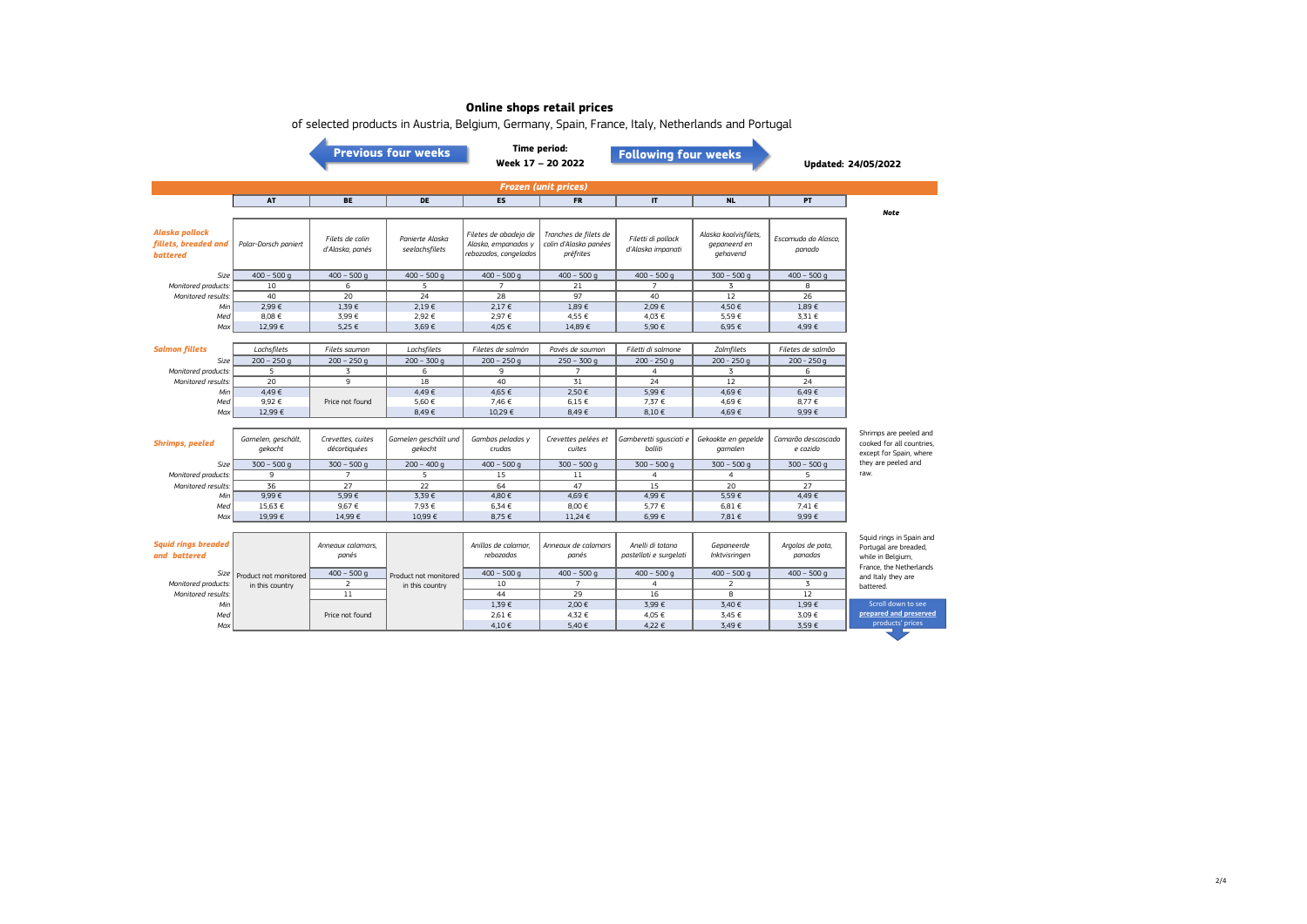|                                         | belected products in mastrial belgiant, demiantly, spain, mance, nary, method and a bridge<br><b>Previous four weeks</b> |                      |                       |                         | <b>Time period:</b><br><b>Following four weeks</b><br>Week 17 - 20 2022 |                                          |                     | <b>Updated: 24/05/2022</b> |                              |  |  |
|-----------------------------------------|--------------------------------------------------------------------------------------------------------------------------|----------------------|-----------------------|-------------------------|-------------------------------------------------------------------------|------------------------------------------|---------------------|----------------------------|------------------------------|--|--|
| <b>Prepared-preserved (unit prices)</b> |                                                                                                                          |                      |                       |                         |                                                                         |                                          |                     |                            |                              |  |  |
|                                         | AT                                                                                                                       | <b>BE</b>            | <b>DE</b>             | <b>ES</b>               | <b>FR</b>                                                               | $\mathbf{I}$                             | <b>NL</b>           | PT.                        |                              |  |  |
|                                         |                                                                                                                          |                      |                       |                         |                                                                         |                                          |                     |                            | <b>Note</b>                  |  |  |
| <b>Anchovy fillets in</b>               | Sardellenfilets in                                                                                                       | Filets d'anchois à   |                       | Filetes de anchoa en    | Filets d'anchois à                                                      | Filetti di acciuga                       | Ansjovisfilets in   | Filetes de anchova em      |                              |  |  |
| olive oil                               | olivenöl                                                                                                                 | l'huile d'olive      |                       | aceite de oliva         | l'huile d'olive                                                         | all'olio di oliva                        | olijfolie           | azeite                     |                              |  |  |
| Size                                    | $100 - 200$ q                                                                                                            | $100 - 200$ q        |                       | $100 - 200$ q           | $100 - 200$ q                                                           | $100 - 200$ q                            | $100 - 200$ q       | $80 - 100q$                |                              |  |  |
| Monitored products:                     | 2                                                                                                                        | 8                    | Product not monitored | 31                      | 8                                                                       | 13                                       | 3                   | 8                          |                              |  |  |
| Monitored results:                      | $\overline{4}$                                                                                                           | 36                   | in this country       | 136                     | 35                                                                      | 52                                       | 16                  | 47                         |                              |  |  |
| Min                                     |                                                                                                                          | 1,79€                |                       | 2,20 €                  | 2,25 €                                                                  | 3,88 €                                   | 3,19€               | 1,45 €                     |                              |  |  |
| Med                                     | Price not found                                                                                                          | 3,57 €               |                       | 7,74 €                  | 3,39€                                                                   | 5,77 €                                   | 3,39€               | 3,63 €                     |                              |  |  |
| Max                                     |                                                                                                                          | 4,70€                |                       | 24,15 €                 | 6,50€                                                                   | 9,90€                                    | 3,89€               | 6,39€                      |                              |  |  |
|                                         |                                                                                                                          |                      |                       |                         |                                                                         |                                          |                     |                            |                              |  |  |
| <b>Herring fillets</b>                  | Herring fillets in                                                                                                       | Herring fillets in   | Herring fillets in    |                         | Herring fillets in                                                      | Sardine fillets in olive                 | Herring fillets in  |                            | Herring fillets are in       |  |  |
|                                         | tomato sauce                                                                                                             | vinegar              | tomato sauce          |                         | tomato sauce                                                            | oil                                      | tomato sauce        |                            | tomato sauce for all         |  |  |
|                                         | Heringsfilets in                                                                                                         | Filets de hareng au  | Heringsfilets         |                         | Filets de harena à la                                                   | Filetti di sardina in olio               | Haringfilets in     |                            | countries, except for        |  |  |
|                                         | Tomatensauce                                                                                                             | vinaigre             | tomatensauce          |                         | sauce tomate                                                            | di oliva                                 | tomatensaus         |                            | Belgium, where they are      |  |  |
| Size                                    | $100 - 200$ q                                                                                                            | $300 - 500q$         | $100 - 200$ q         | Product not monitored   | $300 - 400q$                                                            | $100 - 200$ q                            | $100 - 200$ q       | Product not monitored      | in vinegar. In Italy,        |  |  |
| Monitored products:                     | 5                                                                                                                        | 8                    | 11                    | in this country         | $\overline{4}$                                                          | 6                                        | 9                   | in this country            | sardine fillets in olive oil |  |  |
| Monitored results:                      | 20                                                                                                                       | 39                   | 46                    |                         | 20                                                                      | 22                                       | 40                  |                            | are monitored.               |  |  |
| Min                                     | 0,99E                                                                                                                    | 1,60€                | 0,89E                 |                         | 1,60€                                                                   | 0,95€                                    | 1,05 €              |                            |                              |  |  |
| Med                                     | 1,85 €                                                                                                                   | 3,99€                | 1,28 €                |                         | 1,74 €                                                                  | 1,36 €                                   | 1,53 €              |                            |                              |  |  |
| Max                                     | 2,49€                                                                                                                    | 6,99€                | 1,91 €                |                         | 1,85 €                                                                  | 1,75 €                                   | 1,95 €              |                            |                              |  |  |
|                                         |                                                                                                                          |                      |                       |                         |                                                                         |                                          |                     |                            |                              |  |  |
|                                         | Mackerel fillets in                                                                                                      | Mackerel fillets in  | Mackerel fillets in   | Mackerel fillets in     | Mackerel fillets in                                                     |                                          | Mackerel fillets in |                            | Mackerel fillets are in      |  |  |
| <b>Mackerel fillets</b>                 | tomato sauce                                                                                                             | tomato sauce         | tomato sauce          | tomato sauce            | tomato sauce                                                            |                                          | tomato sauce        | Mackerel fillets in oil    | tomato sauce for all         |  |  |
|                                         |                                                                                                                          |                      |                       |                         |                                                                         |                                          |                     |                            | countries. In Austria.       |  |  |
|                                         | Makrelenfilets in                                                                                                        | Filets de maquereaux | Makrelenfilets in     | Filetes de caballa en   | Filets de maguereaux                                                    |                                          | Makreelfilets in    | Filetes de cavala em       | they are seasoned with       |  |  |
|                                         | tomatensauce                                                                                                             | à la sauce tomate    | tomatensauce          | salsa de tomate         | à la sauce tomate                                                       |                                          | tomatensaus         | azeite                     | vegetables.                  |  |  |
| Size                                    | $120 - 180q$                                                                                                             | $120 - 180q$         | $80 - 200$ g          | $80 - 200$ q            | $120 - 180q$                                                            | Product not monitored<br>in this country | $80 - 200$ q        | $120 - 130q$               |                              |  |  |
| Monitored products:                     | 8                                                                                                                        | $\overline{7}$       | 3                     | 9                       | 8                                                                       |                                          | 8                   | 15                         |                              |  |  |
| Monitored results:                      | 32                                                                                                                       | 27                   | 4                     | 36                      | 31                                                                      |                                          | 32                  | 63                         |                              |  |  |
| Min                                     | 0.95 €                                                                                                                   | $0.85 \in$           |                       | 0.74E                   | $1.15 \in$                                                              |                                          | $1.21 \in$          | $1.15 \in$                 |                              |  |  |
| Med                                     | 1,75 €                                                                                                                   | 2,75 €               | Price not found       | $1,27 \in$              | $1,65 \in$                                                              |                                          | 1,77 €              | 2,03 €                     |                              |  |  |
| Max                                     | 2,39€                                                                                                                    | 3,99€                |                       | 1,72€                   | 3,05 €                                                                  |                                          | 1,99€               | 3.19E                      |                              |  |  |
|                                         |                                                                                                                          |                      |                       |                         |                                                                         |                                          |                     |                            |                              |  |  |
| Tuna                                    | Tuna in olive oil                                                                                                        | Tung in brine        | Tung in olive oil     | Tung in olive oil       | Tuna in olive oil                                                       | Tung in olive oil                        | Tung in olive oil   | Tuna in olive oil          |                              |  |  |
|                                         | Thunfisch in olivenöl                                                                                                    | Thon au naturel      | Thunfisch in olivenöl | Atún en aceite de oliva | Thon à l'huile d'olive                                                  | Tonno all'olio d'oliva                   | Tonijn in olijfolie | Atum em azeite             |                              |  |  |
| Size                                    | $2 \times 80q$                                                                                                           | $150 - 200$ q        | $3 \times 80$ g       | $3 \times 80$ g         | $100 - 120q$                                                            | $3 \times 80q$                           | $2 \times 80q$      | $350 - 400$ q              |                              |  |  |
| Monitored products:                     | 2                                                                                                                        | 19                   | 5                     | 27                      | 15                                                                      | 10                                       | 3                   | 13                         |                              |  |  |
| Monitored results:                      | $\overline{8}$                                                                                                           | 74                   | $\overline{0}$        | 124                     | 63                                                                      | $\overline{37}$                          | 12                  | 54                         |                              |  |  |
| Min                                     | 3,69€                                                                                                                    | $0,89 \in$           |                       | 1,93 €                  | 1,76 €                                                                  | 1,99€                                    | 2,99€               | 2,69€                      | Scroll down to see           |  |  |
| Med                                     | 3,69€                                                                                                                    | 2,49€                | Price not found       | 3.17 €                  | $3.11 \in$                                                              | 2,97 €                                   | 3,42 €              | 4,68 €                     | smoked products' prices      |  |  |
| Max                                     | 3,69€                                                                                                                    | 3,79€                |                       | $5.14 \in$              | 6,19€                                                                   | 4,39€                                    | 3,69€               | 6,49€                      |                              |  |  |

of selected products in Austria, Belgium, Germany, Spain, France, Italy, Netherlands and Portugal